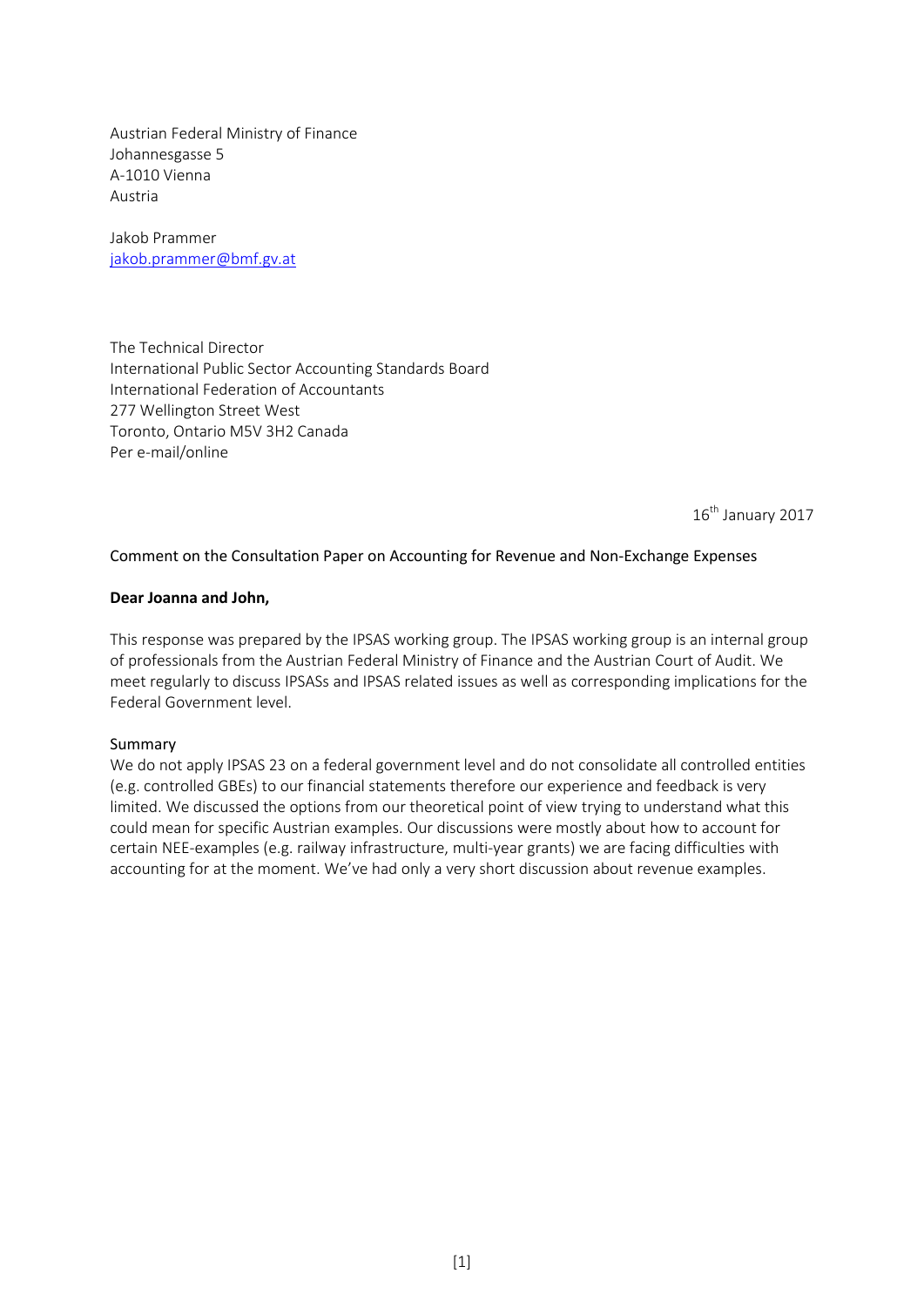# Chapter 3: Analyzing Public Sector Transactions with Reference to Performance Obligations

## Preliminary View 1 (following paragraph 3.8)

The IPSASB considers that it is appropriate to replace IPSAS 9, Revenue from Exchange Transactions, and IPSAS 11, Construction Contracts with an IPSAS primarily based on IFRS 15, Revenue from Contracts with Customers. Such an IPSAS will address Category C transactions that:

- a) Involve the delivery of promised goods or services to customers as defined in IFRS 15; and
- b) Arise from a contract (or equivalent binding arrangement) with a customer which establishes performance obligations.

Do you agree with the IPSASB's Preliminary View 1? If not, please give your reasons

Yes, we agree

### Preliminary View 2 (following paragraph 3.9)

Because Category A revenue transactions do not contain any performance obligations or stipulations, the

IPSASB considers that these transactions will need to be addressed in an updated IPSAS 23. Do you agree with the IPSASB's Preliminary View 2? If not, please give your reasons.

Yes, we agree

We had a short discussion about having a new number for an updated IPSAS 23 to avoid confusion. Especially if the PSPOA is chosen for Category B transactions the old thinking of "exchange/nonexchange" will be replaced by the concept of "performance obligations". It could be misleading to keep the old number although the concept has changed.

# Specific Matter for Comment 1 (following paragraph 3.10)

Please provide details of the issues that you have encountered in applying IPSAS 23, together with an indication of the additional guidance you believe is needed in an updated IPSAS 23 for:

- a) Social contributions; and/or
- b) Taxes with long collection periods.

If you believe that there are further areas where the IPSASB should consider providing additional guidance in an updated IPSAS 23, please identify these and provide details of the issues that you have encountered, together with an indication of the additional guidance you believe is needed.

We do not apply IPSAS 23 for accrual accounting of revenue.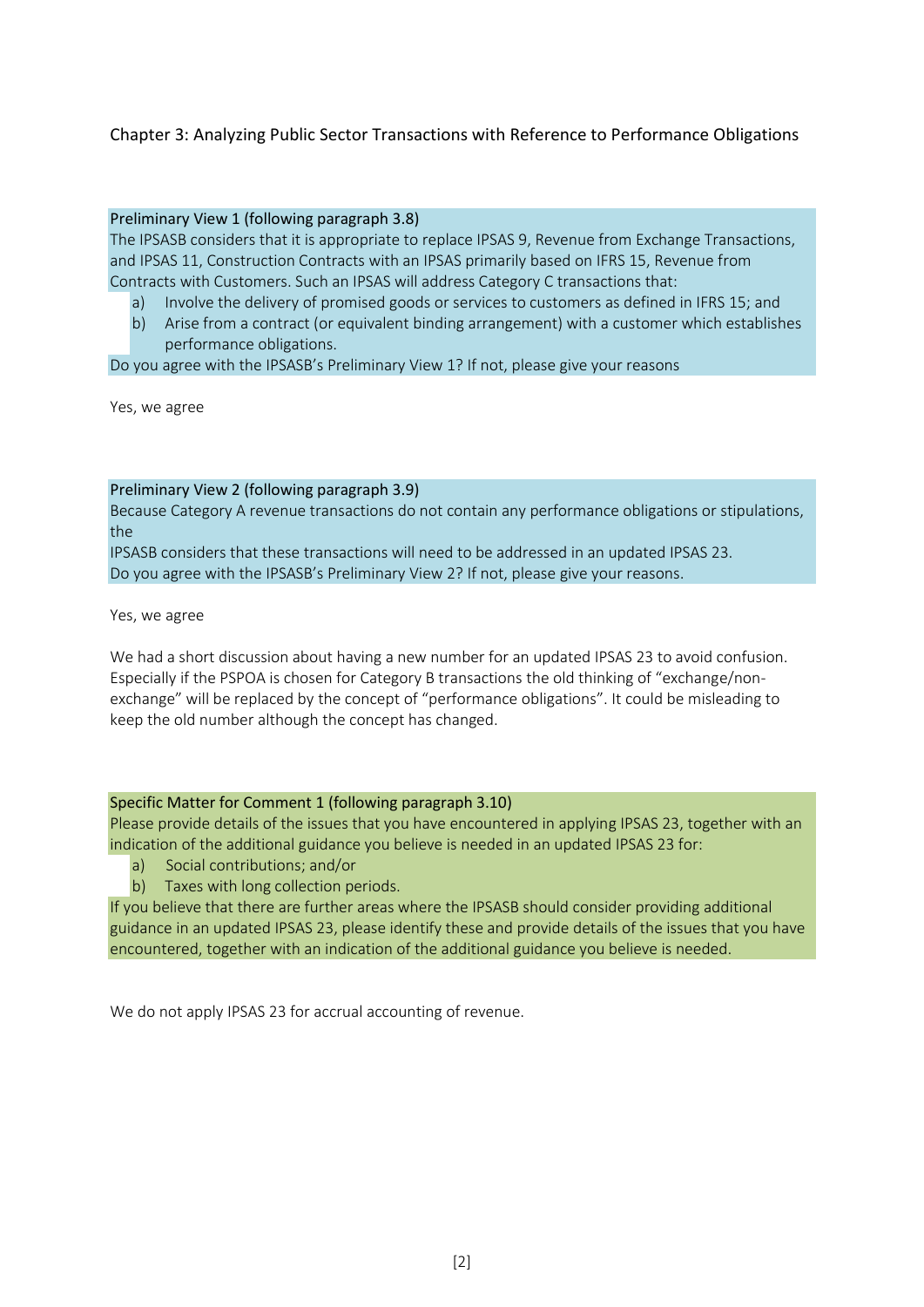# Chapter 4: Revenue Transactions (Category B) – Recognition Approaches

## Preliminary View 3 (following paragraph 4.64)

The IPSASB considers that Category B transactions should be accounted for using the Public Sector Performance Obligation Approach.

Do you agree with the IPSASB's Preliminary View 3? If not, please give your reasons.

We couldn't find a conclusion to this question.

Our discussion was about whether identifying performance obligations is more intuitive and practicable than deciding if a transaction is exchange or non-exchange. To find a conclusion we would have to apply both approaches on important examples.

### Specific Matter for Comment 2 (following paragraph 4.64)

The IPSASB has proposed broadening the requirements in the IFRS 15 five-step approach to facilitate applying a performance obligation approach to Category B transactions for the public sector. These five steps are as follows:

Step 1 – Identify the binding arrangement (paragraphs 4.29 - 4.35);

Step 2 – Identify the performance obligation (paragraphs 4.36 - 4.46);

Step 3 – Determine the consideration (paragraphs 4.47 – 4.50);

Step 4 – Allocate the consideration (paragraphs 4.51 – 4.54); and

Step 5 – Recognize revenue (paragraphs 4.55 – 4.58).

Do you agree with the proposals on how each of the IFRS 15 five-steps could be broadened? If not, please explain your reasons.

Yes, we agree. The steps are clear to us. From our perspective the main question is whether "Step 2 – Identify performance obligations" is leading to better accounting and is more practicable than the existing Exchange/Non-Exchange distinction.

# Specific Matter for Comment 3 (following paragraph 4.64)

If the IPSASB were to implement Approach 1 and update IPSAS 23 for Category B transactions, which option do you favor for modifying IPSAS 23 for transactions with time requirements (but no other stipulations):

- a) Option (b) Require enhanced display/disclosure;
- b) Option (c) Classify time requirements as a condition;
- c) Option (d) Classify transfers with time requirements as other obligations; or
- d) Option (e) Recognize transfers with time requirements in net assets/equity and recycle through the statement of financial performance.

Please explain your reasons.

We prefer

- b) Option (c) Classify time requirements as a condition and
- c) Option (d) Classify transfers with time requirements as other obligations.

If d) Option (e) is chosen the meaningful labelling of the line item in net assets/equity seems important to us

We don't like Option (b) because of the accounting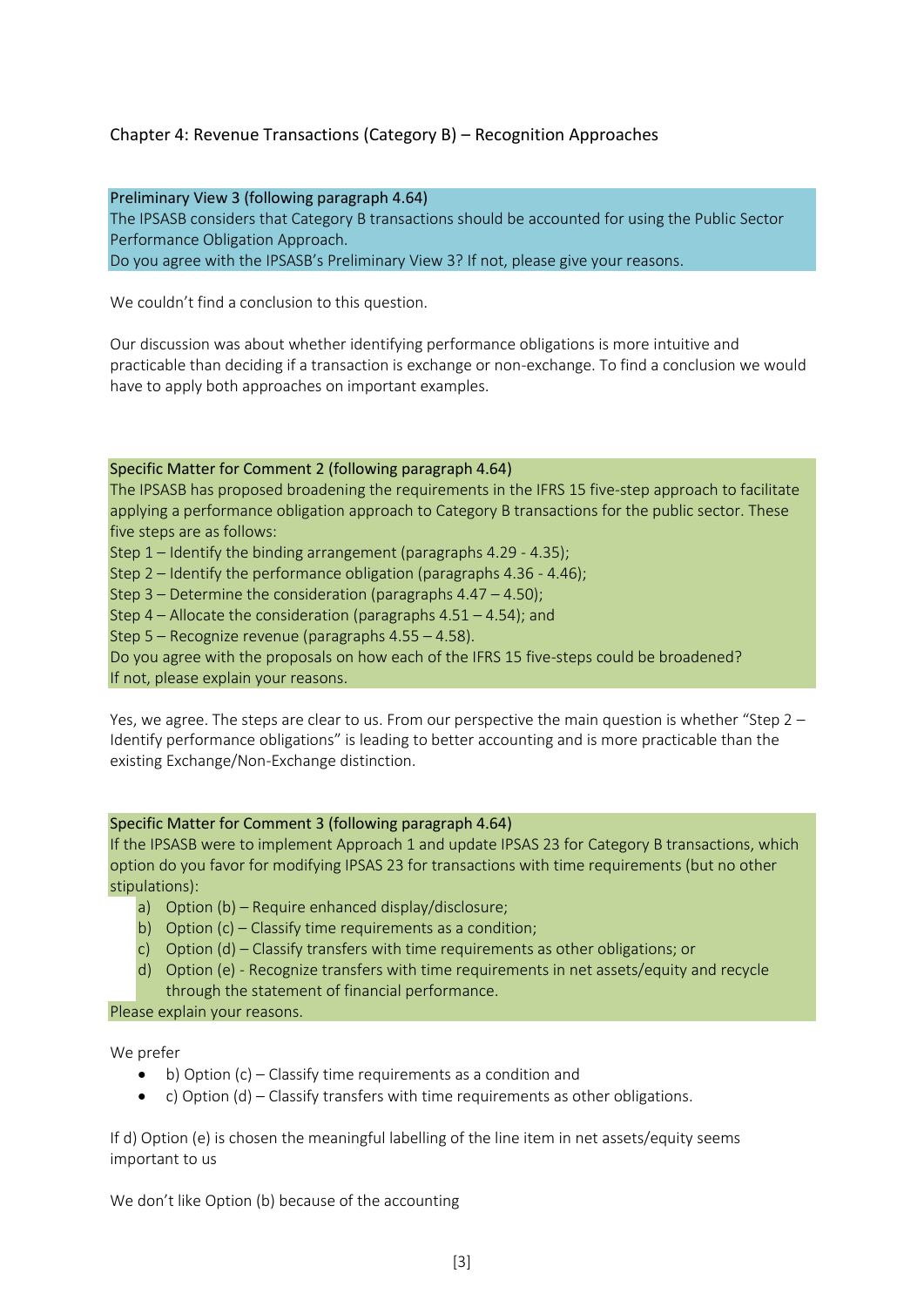# Specific Matter for Comment 4 (following paragraph 4.64)

Do you consider that the option that you have identified in SMC 3 should be used in combination with Approach 1 Option (a) – Provide additional guidance on making the exchange/non-exchange distinction?

- a) Yes
- b) No

Please explain your reasons.

Yes, guidance would be helpful (especially if we start applying IPSAS 23 for revenue and NEE transactions)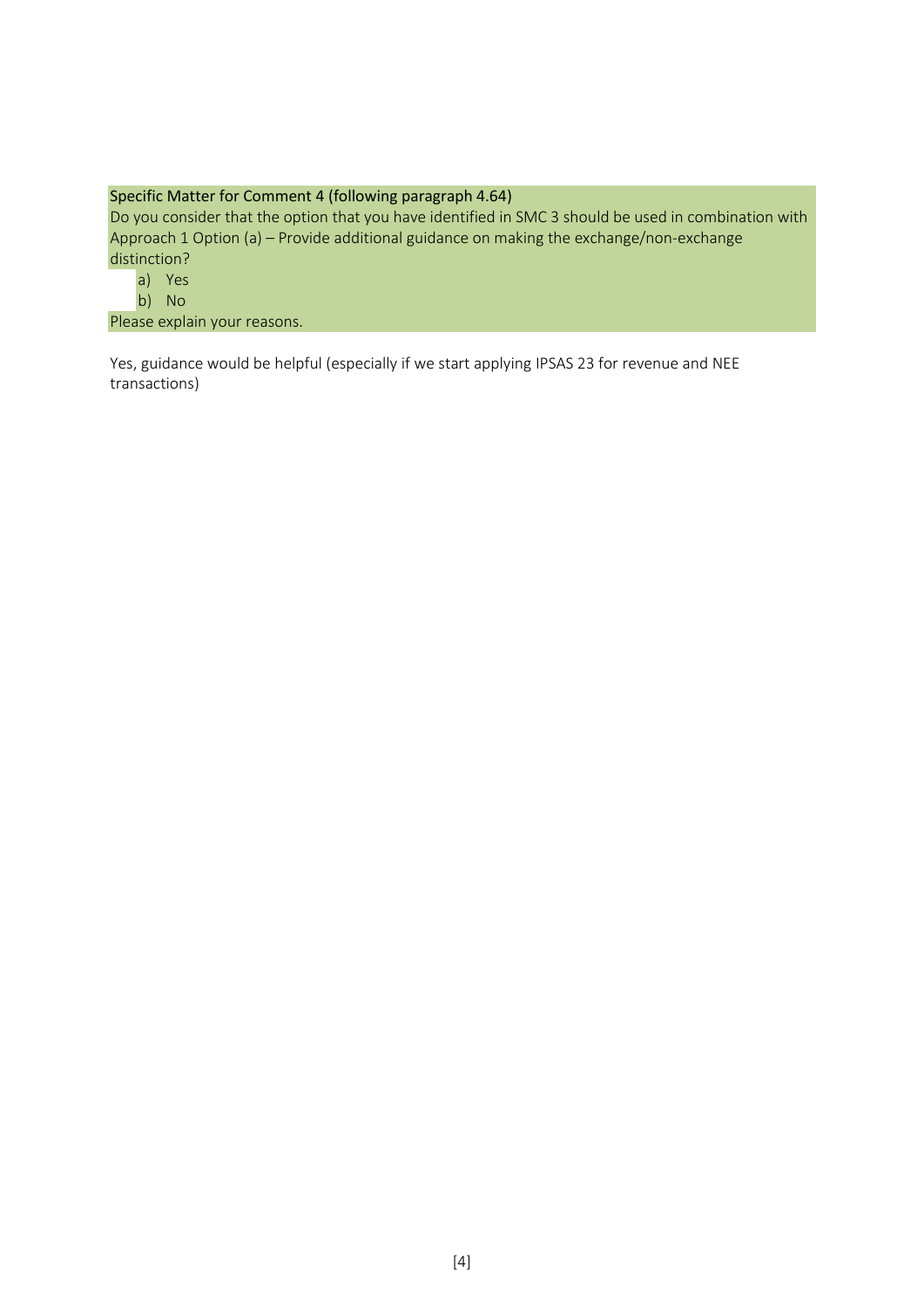# Chapter 5: Current IPSAS 23 Issues – Capital Grants and Services in-kind

## Preliminary View 4 (following paragraph 5.5)

The IPSASB considers that accounting for capital grants should be explicitly addressed within IPSAS. Do you agree with the IPSASB's Preliminary View 4? If not please give your reasons.

Yes, we agree. Capital grants are important for GFS (and in our case ESA) statistical accounting. For the general government (Bund) especially accounting for capital grants from the resource provider perspective should be explicitly addressed. Due to the outsourcing in the 1990s most investment activities are carried out by outsourced companies, which are the legal and economic owners of these investments. For instance, building construction is under the remit of the public facility management company, BIG; road works and road maintenance are carried out by ASFINAG and railway infrastructure investment by the railway company ÖBB Infrastruktur AG. The federal government contributes to these investments through capital grants.

## Specific Matter for Comment 5 (following paragraph 5.5)

- a) Has the IPSASB identified the main issues with capital grants? If you think that there are other issues with capital grants, please identify them.
- b) Do you have any proposals for accounting for capital grants that the IPSASB should consider? Please explain your issues and proposals.

a) Yes, our discussion was mainly about what is a condition compared to a restriction when applying it to our federal government context. Expense transactions are more important to us than revenue transactions. Examples of conditions and restrictions would be very useful. One of the largest cases in Austria would be the capital grants towards the ÖBB Infrastruktur AG:

In the Grant funding agreement the contractual partners (ÖBB Infrastruktur AG and federal government) agree on the funding of infrastructural investments planned for the next six years. These future investments are displayed in the budget managing system as a future obligation but recognition in the accounting does not take place.

The recognition event is the time the investment is carried out, irrespective of the time the investment (e.g. tunnels) becomes operational. At the end of each year the company states, the actual amount of investments and this is the time the expense and liability is recognized in the financial statement of the federal government. From our point of view, there are no conditions/stipulations in the Grant funding agreement.

b) No, not directly, but there is a discussion within the federal level to adopt the approach of recognizing the revenue over the useful life of the asset financed, because this was introduced on the level of States (Länder) and municipalities (Gemeinden) with the new budgeting and accounting regulations "VRV 2015" that will apply accrual budgeting and accounting from 2020 onwards. On federal level it would have little impact because the "Bund" is not really a recipient of capital grants. Could you explain why the approach of recognizing the revenue over the useful life of the asset financed by the grant is not compatible with the Conceptual Framework?

## Specific Matter for Comment 6 (following paragraph 5.9)

Do you consider that the IPSASB should:

a) Retain the existing requirements for services in- kind, which permit, but do not require recognition of services in-kind; or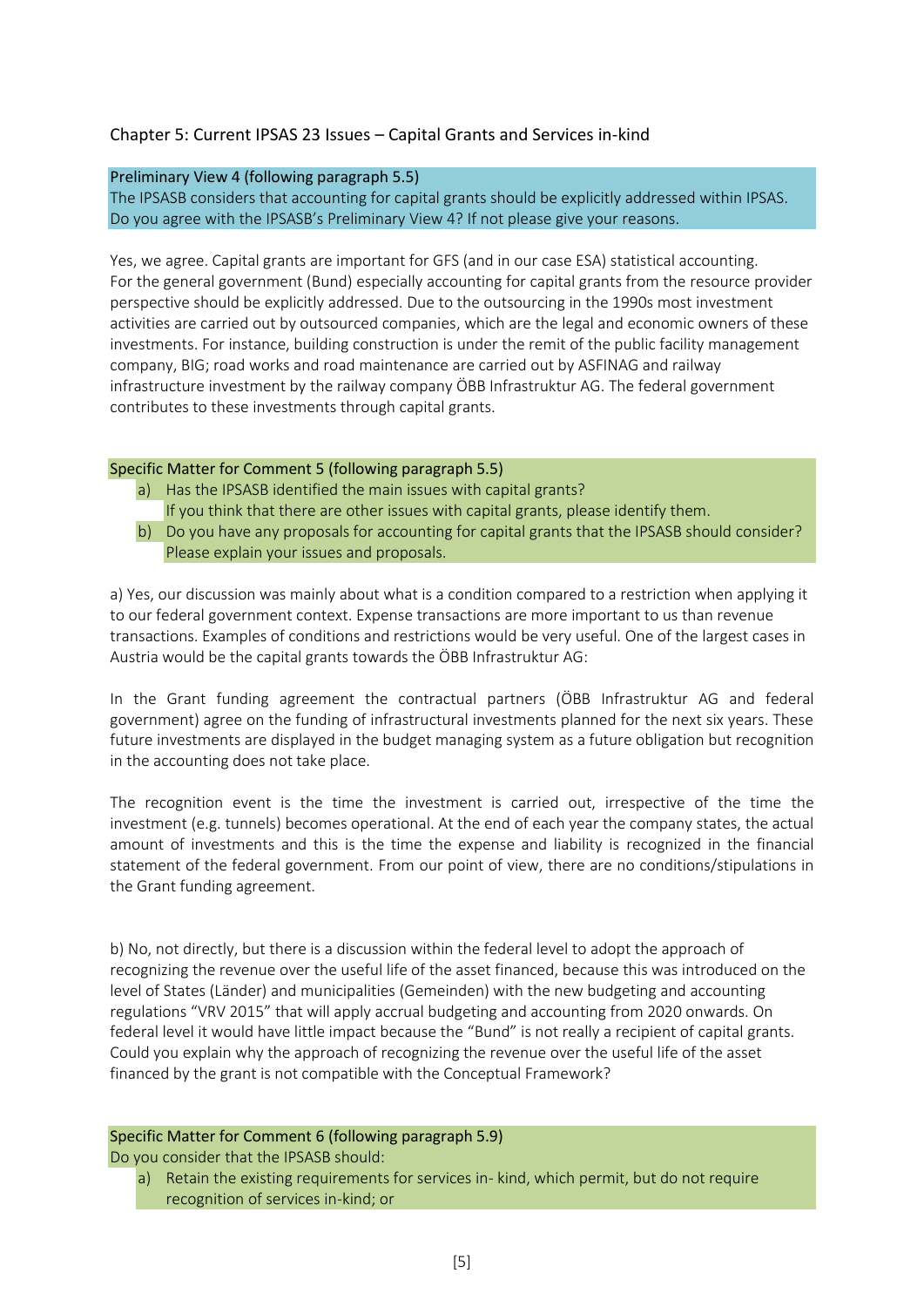b) Modify requirements to require services in-kind that meet the definition of an asset to be recognized in the financial statements provided that they can be measured in a way that achieves the qualitative characteristics and takes account of the constraints on information; or c) An alternative approach.

Please explain your reasons. If you favor an alternative approach please identify that approach and explain it.

We prefer a) Retain the existing requirements for services in- kind, which permit, but do not require recognition of services in-kind.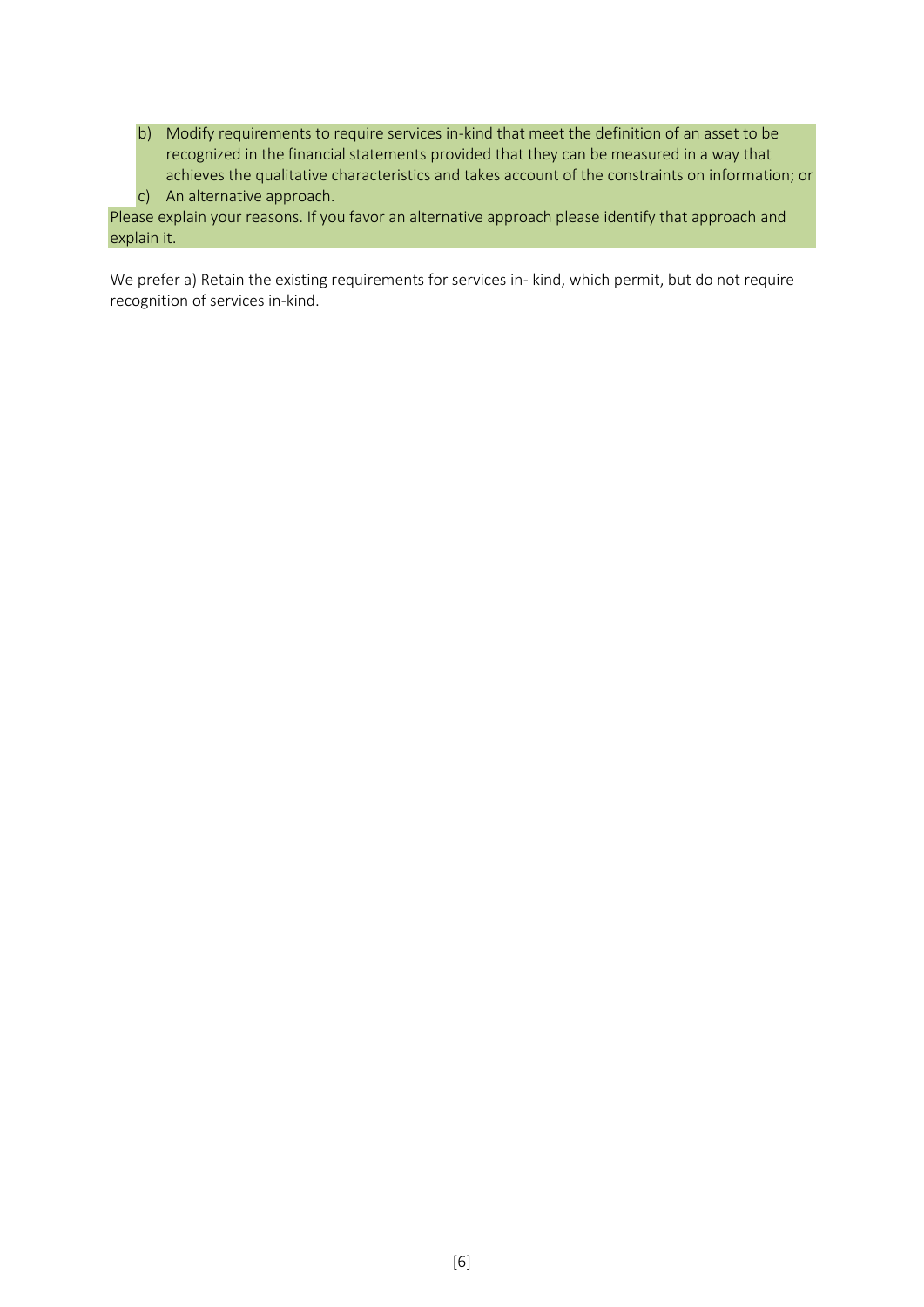# Chapter 6: Non-Exchange Expenses – Recognition Approaches

#### Preliminary View 5 (following paragraph 6.37)

The IPSASB is of the view that non-exchange transactions related to universally accessible services and collective services impose no performance obligations on the resource recipient. These non-exchange transactions should therefore be accounted for under The Extended Obligating Event Approach. Do you agree with the IPSASB's Preliminary View 5? If not, please give your reasons.

Yes, we agree.

### Preliminary View 6 (following paragraph 6.39)

The IPSASB is of the view that, because there is no obligating event related to non-exchange transactions for universally accessible services and collective services, resources applied for these types of non-exchange transactions should be expensed as services are delivered. Do you agree with the IPSASB's Preliminary View 6? If not, please give your reasons.

Yes, we agree. We had a short discussion about what "services are delivered" means regarding multiyear grants for research without performance obligations (we usually have contracts that define in detail what has to be done to receive a grant).

#### Preliminary View 7 (following paragraph 6.42)

The IPSASB is of the view that where grants, contributions and other transfers contain either performance obligations or stipulations they should be accounted for using the PSPOA which is the counterpart to the IPSASB's preferred approach for revenue. Do you agree with the IPSASB's Preliminary View 7? If not, please give your reasons.

Yes, we agree. A symmetrical approach seems to be most practicable to us.

### Chapter 7:

#### Preliminary view 8 (following paragraph 7.18)

The Board considers that at initial recognition, non-contractual receivables should be measured at face value (legislated amount) of the transaction(s) with any amount expected to be uncollectible identified as an impairment.

Do you agree with the IPSASB's Preliminary View 8? If not, please give your reasons.

Yes, we agree.

# Preliminary View 9 (following paragraph 7.34) The IPSASB considers that subsequent measurement of non-contractual receivables should use the fair value approach.

Do you agree with the IPSASB's Preliminary View 9? If not, please give your reasons.

We didn't find a conclusion.